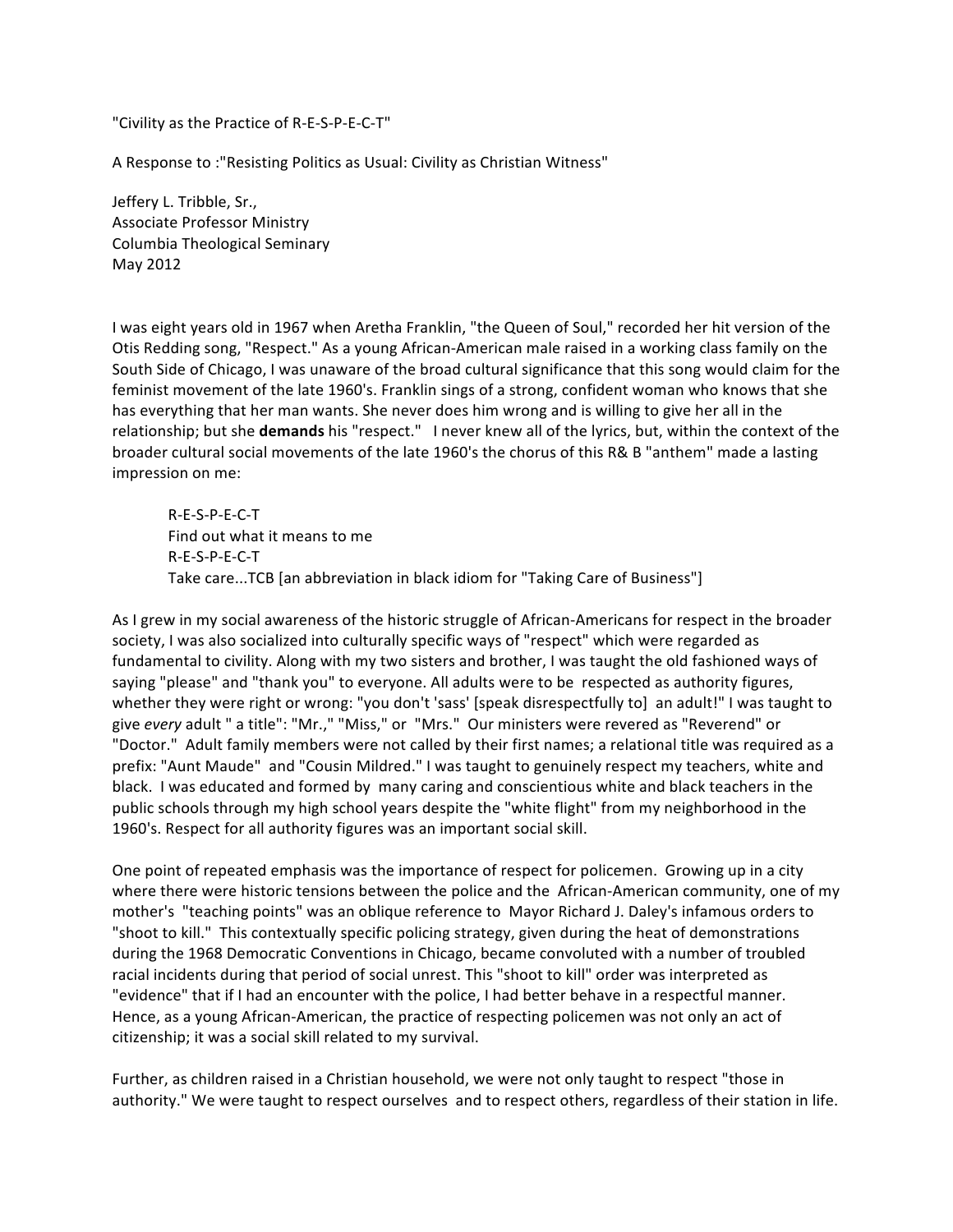In
our
household
and
in
our
faith
community,
we
were
regarded
as
"gifts
from
God"
who
were
"loaned" by a Creator who had given us many gifts and a corresponding purpose and mission in life. As I recall my father's mealtime prayer, which included remembering "the less fortunate than we," we were taught to respect persons who were poor, those who were "down on their luck," as well as those who struggled with
various
addictions.

I begin my response to James Davis' essay in this way to name my social and religious location as an African-American Christian male formed in the particular socializing matrix of my black family, church, and community. I read with appreciation Davis' proposal for Christians to be ambassadors of reconciliation by fostering civility which he describes as "a set of virtues that govern our conversations and interactions with one another." The practice of civility is carefully defined as "the exercise of patience, integrity, humility, and mutual respect in civil conversation, even (and especially) with those with whom we disagree." Clearly, a recovery of civility is needed to restore health to all forms of public discourse, including our national political discourse. Though Davis writes as an ethicist from within the Reformed Christian tradition and I am a ministry professor ordained in the African Methodist Episcopal Zion Church, which drinks deeply from the wells of both the African-American Church traditions and the Wesleyan theological heritage, I agree with the substance of his argument. The African Methodist Episcopal Zion Church claims as its identity "the Freedom Church" because of religious forbearers who fought for social justice, including Frederick Douglass, who was a local preacher in the A.M.E. Zion Church, and Harriet Tubman, who bequeathed her property to our denomination. As I reflect on the ethical heritage of my denomination, John Wesley, the founder of Methodism, taught that "the character
of
the
Methodist"
is
to
"think
and
let
think"
except
for
"those
opinions
that
strike
at
the
root of Christianity." The "rules of the game" for Methodists are Wesley's "General Rules." Bishop Reuben Job, of the United Methodist Church, interprets these 18th century ethical standards for a 21st Century reality as "Three Simple Rules": "do no harm," "do good," and "stay in love with God."<sup>1</sup> None of our traditions are perfect and free from moral ambiguity. All of our faith communities have contributed to divisions in church and society; hence, I agree with Davis' approach of drawing from "the best impulses"
of
our
religious
and
social
traditions.

As a professor ministry, the central question that Davis' proposal raises for me is "how do we educate and form in persons that set of virtues that comprise civility, which has as one of its tenets the practice of mutual respect?" As we go through the rigors of curriculum review at Columbia Theological Seminary and at other theological seminaries and divinity schools, Davis' essay contributes to my conviction
that
we
must
contribute
to
students'
spiritual
formation,
assisting
them
in
becoming "ambassadors of reconciliation" in an increasingly polarized and partisan political climate. Do we, as faculty members, foster attitudes of respect for all types of diversity--cultural and theological? Are we paying sufficient attention to the character formation of our students? What do we model for our students? In the heat of institutional disagreements, do we take "the high road" or "the low road?" As we engage a variety of pedagogies to collectively form persons as religious leaders, in what way are exemplary
virtues
a
part
of
our
curriculum?

Eilliot Eisner is helpful to me in his claim that all institutions teach not one but three curricula. The explicit curriculum is what is presented consciously and with intention. The implicit curriculum is what we teach by our patterns, organizations, and procedures that frame the explicit curriculum. The null

<u> 1989 - Johann Stein, fransk politik (d. 1989)</u>

<sup>&</sup>lt;sup>1</sup> Reuben P. Job, *Three Simple Rules: A Wesleyan Way of Living* (Nashville: Abingdon Press, 2007)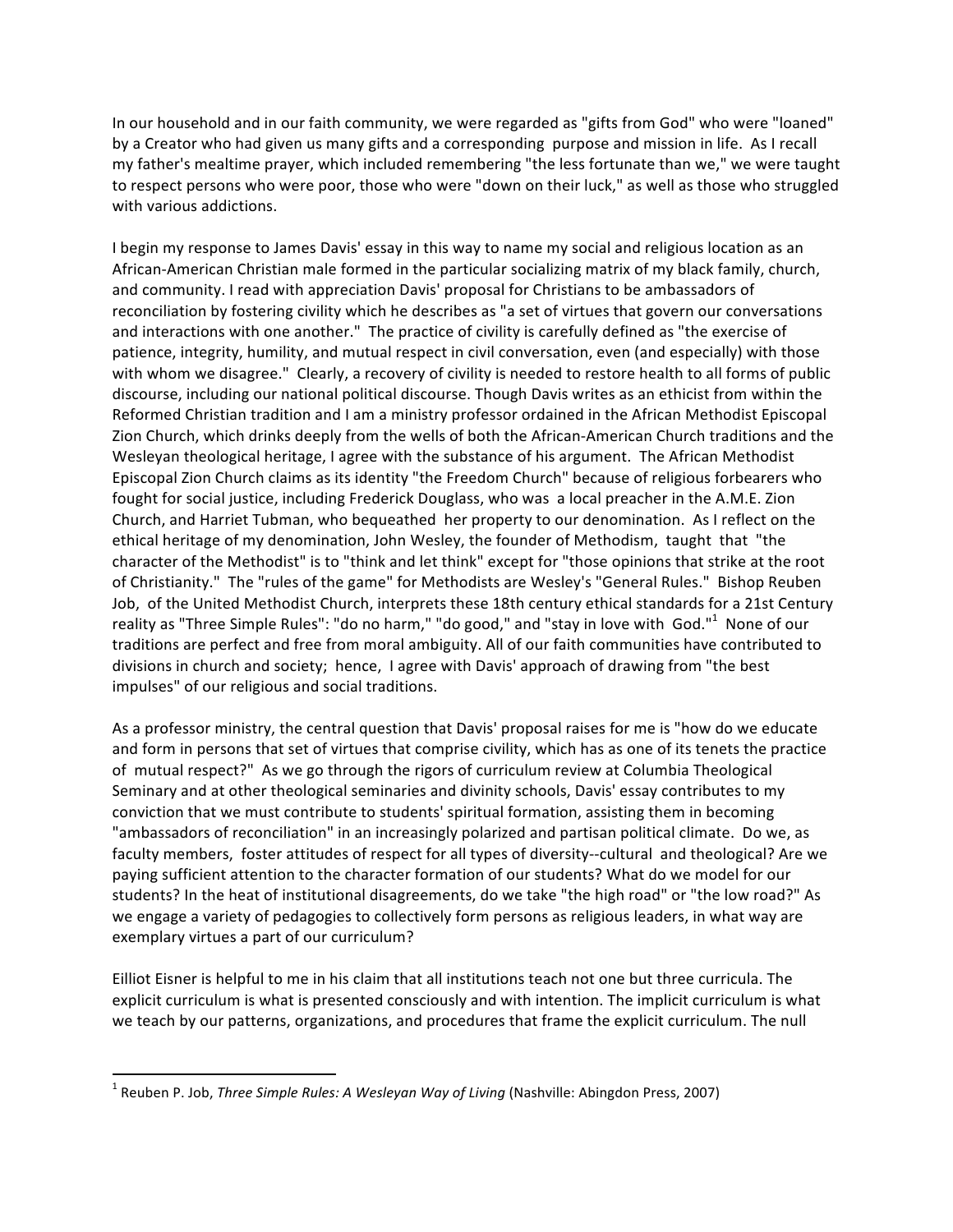curriculum is the curriculum that exists because it is left out.<sup>2</sup> Although these virtues are fundamentally a response to divine grace, as leaders and teachers in a variety of institutions we are responsible for human initiatives in which we ourselves and others are on the pathway of divine transforming grace. Let me clarify that I do believe that we must be attentive to a range of virtues to define the public practice of civility--patience, integrity, humility, and mutual respect in civil conversations. However, for me,
respect
is
one
of
the
most
fundamental
of
these
virtues.

I recall how this basic presupposition of "respect" was challenged by faculty colleagues at an institution that I formerly served. As a part of an initiative for faculty "diversity training," we had retained the services of Eric H.F. Law, an ordained Episcopal priest and professional consultant in the area of multicultural leadership and organizational development. To start our day, Law offered communication ground rules which he called "respectful communication guidelines." These guidelines were as follows:

R = Take RESPONSIBILITY for what you say and feel without blaming others

- E=EMPATHETIC
listening
- S=Be
SENSITIVE
to
differences
in
communication
styles
- P=PONDER
what
you
hear
and
feel
before
you
speak
- E=EXAMINE
your
own
assumptions
and
perceptions
- C=Keep
CONFIDENTIALITY
- T=TOLERATE ambiguity because we are not here to debate who is right or wrong.<sup>3</sup>

To the frustration of many of us, a few faculty colleagues so vigorously resisted the "respectful" communication guidelines" that the whole diversity training was derailed. It was the last guideline-tolerance of ambiguity, which I would correlate with Davis' call for "humility"-- that my colleagues would not stomach. Amidst our theological (and cultural) pluralism, my scholarly colleagues debated the ground rules, effectively "filibustering" the diversity training. Though they should have been aware of the multiple meanings of "pluralism," they chose to equate the call for "tolerance of ambiguity" with moral relativism or cultural accommodation.

I had a similar disconcerting experience when I posted on my Facebook page a set of guidelines designed to elevate in young African American children civility and communication etiquette as well as to teach conflict resolution skills. The impetus for this community education initiative was not improving the tone of
the
national
political
election
debates.
It
was
to
aid
children
in
addressing
personal
attacks,
bullying and other unhealthy social interactions. In response to this "Civility and Etiquette Awareness Month" initiative, I signed off on a specific pledge of civility rules and encouraged my FB friends to do the same. The "Girl's Rule! Etiquette Imperatives' 'Speak Your Peace' Civility and Etiquette" initiative offered the following
nine
tools
for
practicing
civility:

- Pay Attention. Be aware and attend to the world and the people around you.
- Listen. Focus on others in order to better understand their points of view.
- Be Inclusive. Welcome all groups of citizens working for the greater good of the community.

 2 These
form
of
curricula
discussed
by
Elliot
Eisner
in *The
Educational
Imagination*are
summarized
in
this
way
by Maria Harris, Fashion Me a People: Curriculum in the Church (Louisville, Kentucky: Westminster/John Knox Press, 1989),
68‐69.

<sup>&</sup>lt;sup>3</sup> From Eric H.F. Law, The Bush Was Blazing But Not Consumed (St. Louis, Missouri: Chalice Press, 1996), 87.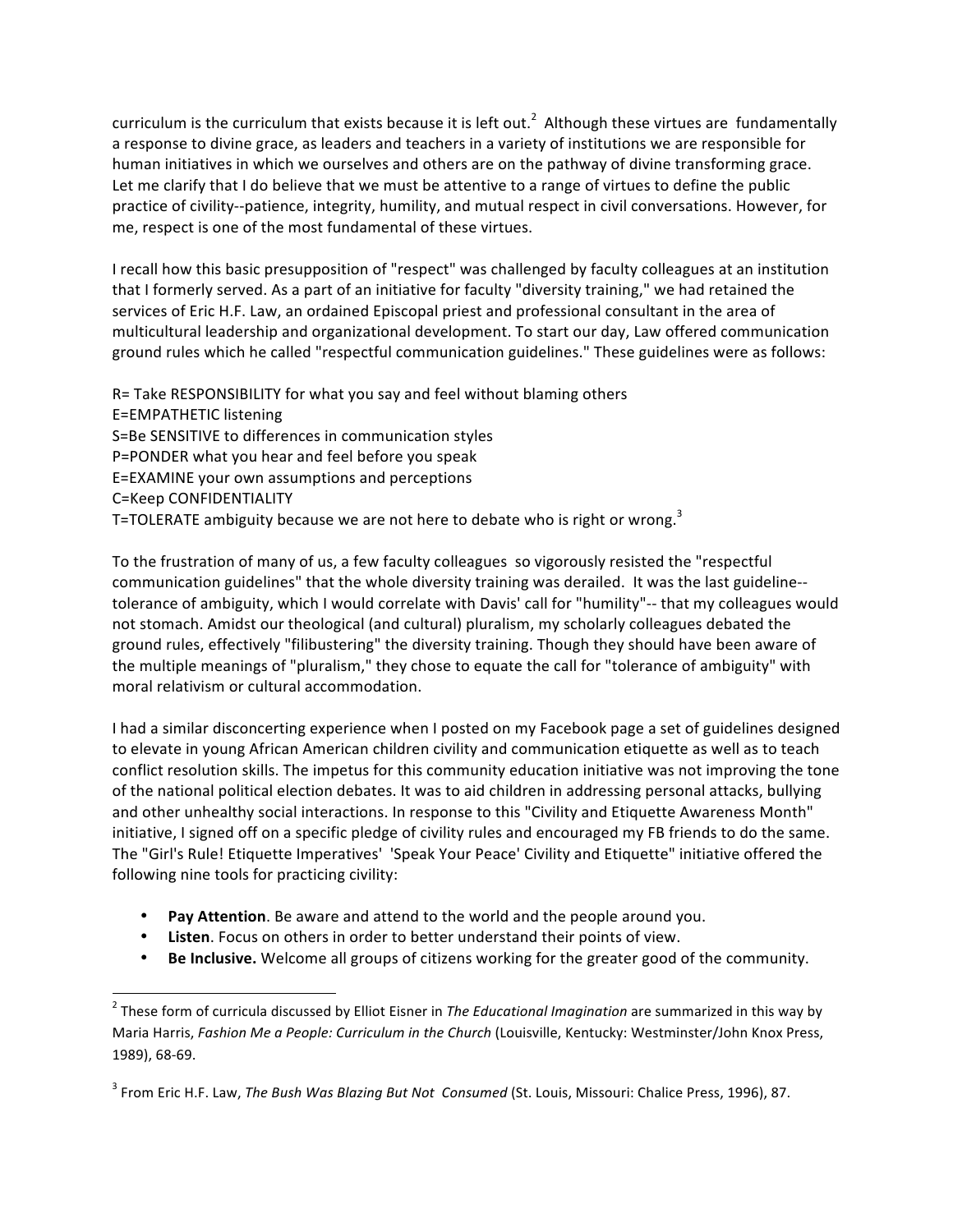- Don't Gossip. And don't accept others [who] choose to do so.
- Show Respect. Honor other people and their opinions, especially in the midst of disagreement.
- Be Agreeable. Look for opportunities to agree; don't contradict just to do so or simply agree to disagree.
- **Apologize**. Be sincere and repair damaged relationships
- **Give Constructive Criticism**. When disagreeing, stick to the issues and don't make a personal attack.
- Take Responsibility. Don't shift responsibility and blame onto others; share disagreements publicly. <sup>4</sup>

After posting these guidelines and encouraging others to sign this Girls Rule! pledge on civility and etiquette, one of my FB friends, a Christian minister, condemned the effort as "another trick of the enemy to not hold people accountable to accept Jesus Christ and [leave them to be] free to do what they desire." Explaining his decision not to sign this pledge of civility and etiquette, the minister invoked what he understood to be the biblical principle that Christ "came to divide."

This personal incident with a ministerial colleague reminds me that people of faith who live in a pluralistic world with persons with very different commitments have a variety of approaches with coming to terms with this reality. Linda Vogel summarizes four responses to pluralism by people of faith: 1) engaging in dialogue and honest sharing, 2) seeking to change those who are different, 3) isolation and refusal to communicate with any who do not speak the same language or share the same commitments, and 4) accommodate or assimilate within the other's cultural worldview.<sup>5</sup> My personal approach would be closest to the first option. Dialogue is fundamental to meaning making and can contribute
to
transformational
learning.
As
an
instructor,
I
try
to
create
space
for
dialogue
and difference. As a learning facilitator, I can be "the sage on the stage." However, I really want to challenge students to first *generously* engage persons, texts, contexts, and situations in order to understand and then to critically engage and evaluate these sources to contribute to the ongoing dialogue.

I agree with Davis that in the seminary classroom, in the church, and in the broader society, we must "aggressively demand civility" from ourselves and others. We must do this, and not only as an act of citizenship; this *aggressiv*e demand for civility is a fruit of our central vocation as Christian disciples and a critical dimension of our prophetic witness. I agree that civility, in public political discourse, must comprise the *cluster* of virtues that he names; however, what seems most fundamental to me is recovery
of
a
basic
tone
and
practice
of
respect.

In an address at the National Cathedral in Washington D.C. in 2001, Rev. Joseph E. Lowery described respect as "a matrix for spirituality." In this "Georgia Day" address Lowery said:

The Creator, the creatures, and creation. The respect for each of these should be thought of as a matrix for spirituality. Creation empowers us to respect the sacredness of our being and the sacredness of others. It allows us to relate to each other in God's

<sup>&</sup>lt;u> 1989 - Johann Stein, fransk politik (d. 1989)</u> <sup>4</sup> http://www.girlz-rule.org/CivilityAndEtiquetteAwarenessMonth.html (accessed May 8, 2012)

<sup>&</sup>lt;sup>5</sup> Linda J. Vogel, *Teaching and Learning in Communities of Faith: Empowering Adults through Religious Education* (San
Francisco:
Jossey
Bass,
1991),
6.